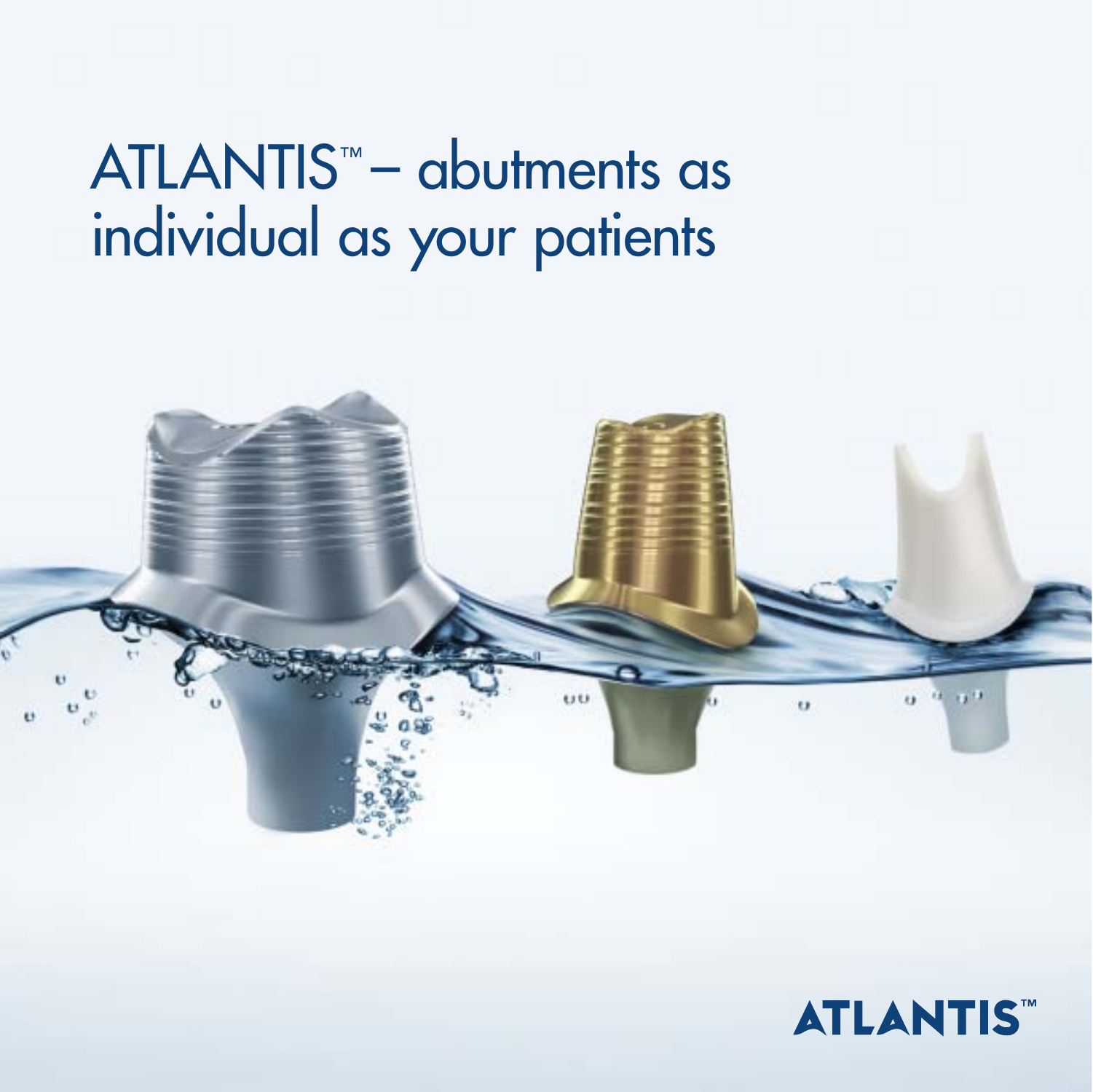# ATLANTISTM<br>Crown abutment

Patient-specific CAD/CAM abutments for single-tooth, screw-retained restorations

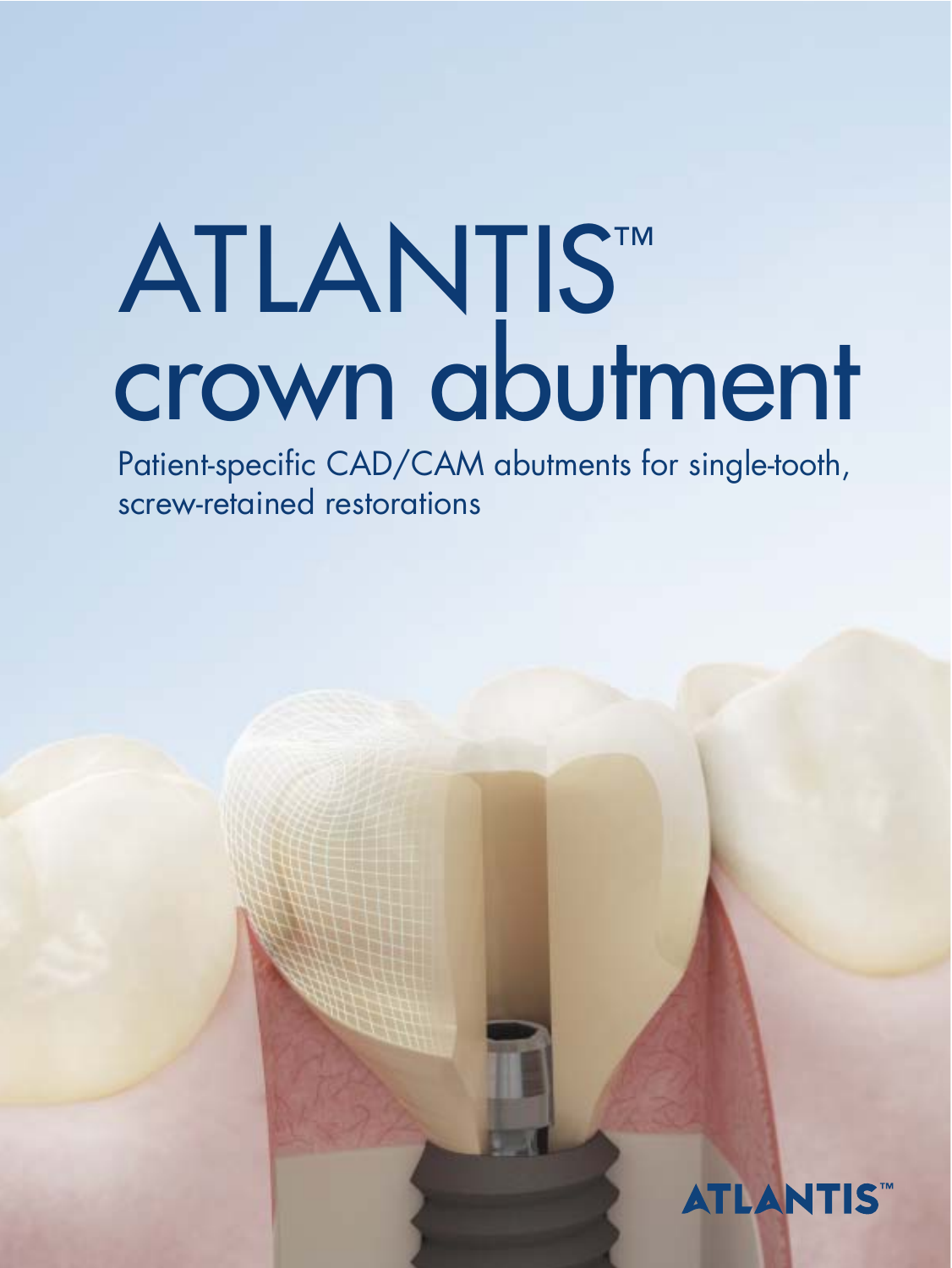## Excellent results —every time

DENTSPLY Implants now offers the appreciated benefits of its ATLANTIS™ patient-specific CAD/CAM abutments also for single-tooth, screw-retained restorations. The ATLANTIS™ crown abutment is uniquely designed from the final tooth shape for a more natural esthetic result, just like ATLANTIS™ abutment for cementretained restorations. If you're already familiar with screw-retained restorations on cast abutments, ATLANTIS™ crown abutments will be a welcomed addition to your offering, as they deliver more benefits to your business as well as to your implant patients. For all major implant systems

#### Designed for optimized results

Utilizing the patented ATLANTIS VAD™ (Virtual Abutment Design) software, ATLANTIS™ crown abutment is optimally designed to provide outstanding function and esthetics for single-tooth, screw-retained restorations.

Experience for yourself the freedom of unlimited possibilities with ATLANTIS™.

#### Versatility and biocompatibility

Indicated for all positions in the mouth, ATLANTIS™ crown abutment is precision milled from solid zirconia blanks. It is available in five shades of biocompatible zirconia, including a new translucent option, ideal for the most natural and esthetic implant-supported restorations.

#### Streamlined procedures

#### For dental laboratories

The ATLANTIS™ crown abutment is an efficient and cost effective solution that eliminates the need for casting and modifying procedures, and the use of precious metals. The additional time spent on producing copings for cementretained abutments is also eliminated.

#### For clinicians

Compared to cement-retained options, an ATLANTIS™ crown abutment solution is provided as one final component that is placed using only a single step—requiring no modification or cement. As a screw-retained solution, it also allows for easy retrieval, if needed.



The ATLANTIS™ crown abutment is available in five shades of zirconia, which is a biocompatible material and an ideal option for optimized esthetic results. The translucent white shade, shown to the left, is exclusively available for the ATLANTIS™ crown abutment.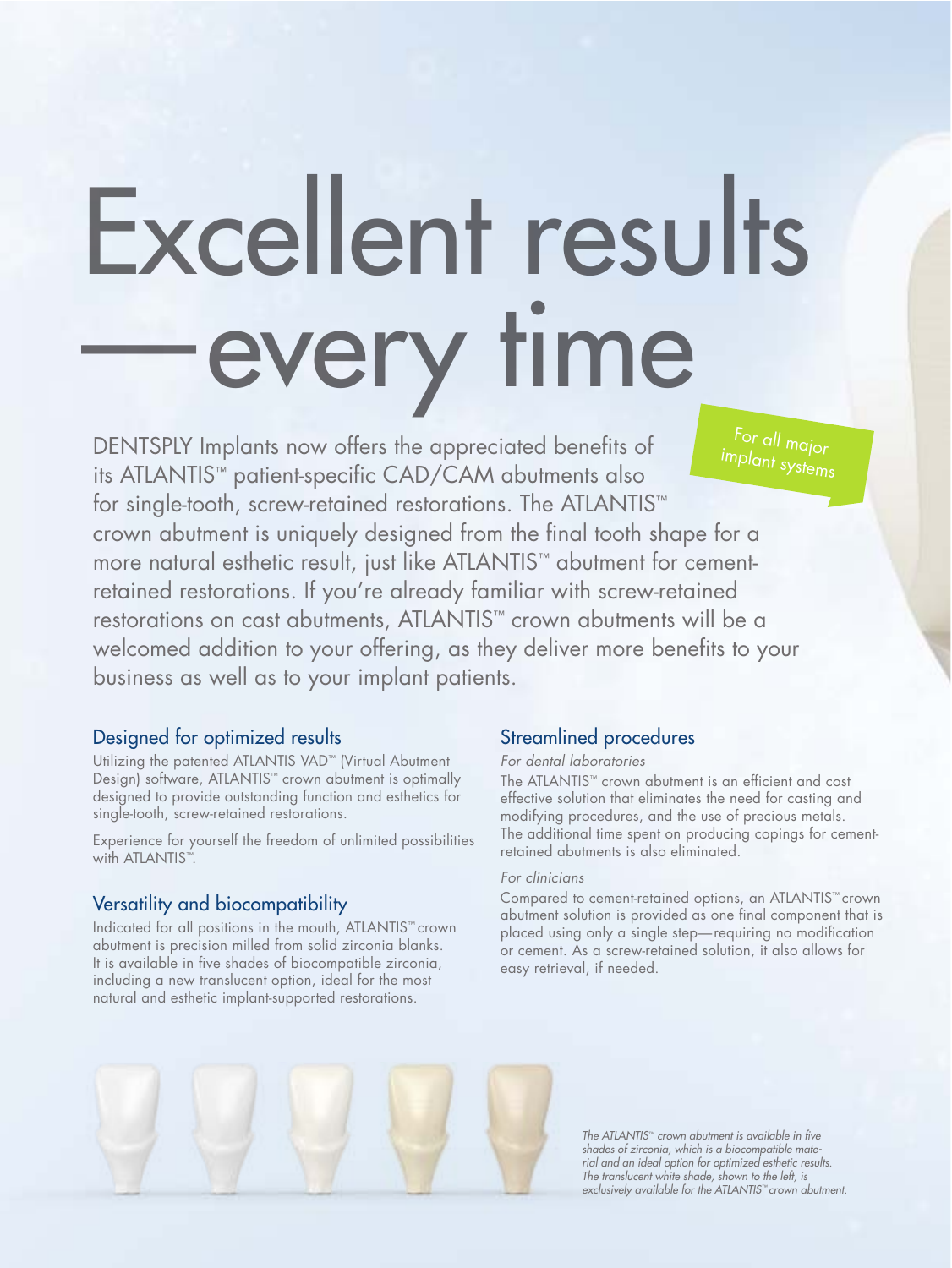

ATLANTIS™ patient-specific CAD/CAM crown abutment



Traditional cast abutment

#### ATLANTIS™ crown abutment vs. traditional cast abutment

In contrast to screw-retained restorations on cast abutments, ATLANTIS™ crown abutment is produced from biocompatible zirconia, and eliminates time spent on modification and casting procedures and the expense of using precious metals.

ATLANTIS™ crown abutment is manufactured using state-of-the-art milling processes to ensure the highest precision and quality—every time.

For added convenience, ATLANTIS™ crown abutment is always delivered with its corresponding abutment screw.

Note: For optimal esthetic results, the abutment screw hole should face the lingual or palatal aspect.

#### We have you covered

In addition to the great freedom and flexibility ATLANTIS™ patient-specific abutments provide, they come with the added peace of mind of being backed by one of the most comprehensive warranties in the market today.

In fact, DENTSPLY Implants will cover both the abutment and the implant\* in situations where an implant supplier will not honor their warranty.





**ATLANTIS** 



For more information on the benefits of ATLANTIS™ solutions for cement- and screw-retained restorations, please visit www.atlantisabutment.com.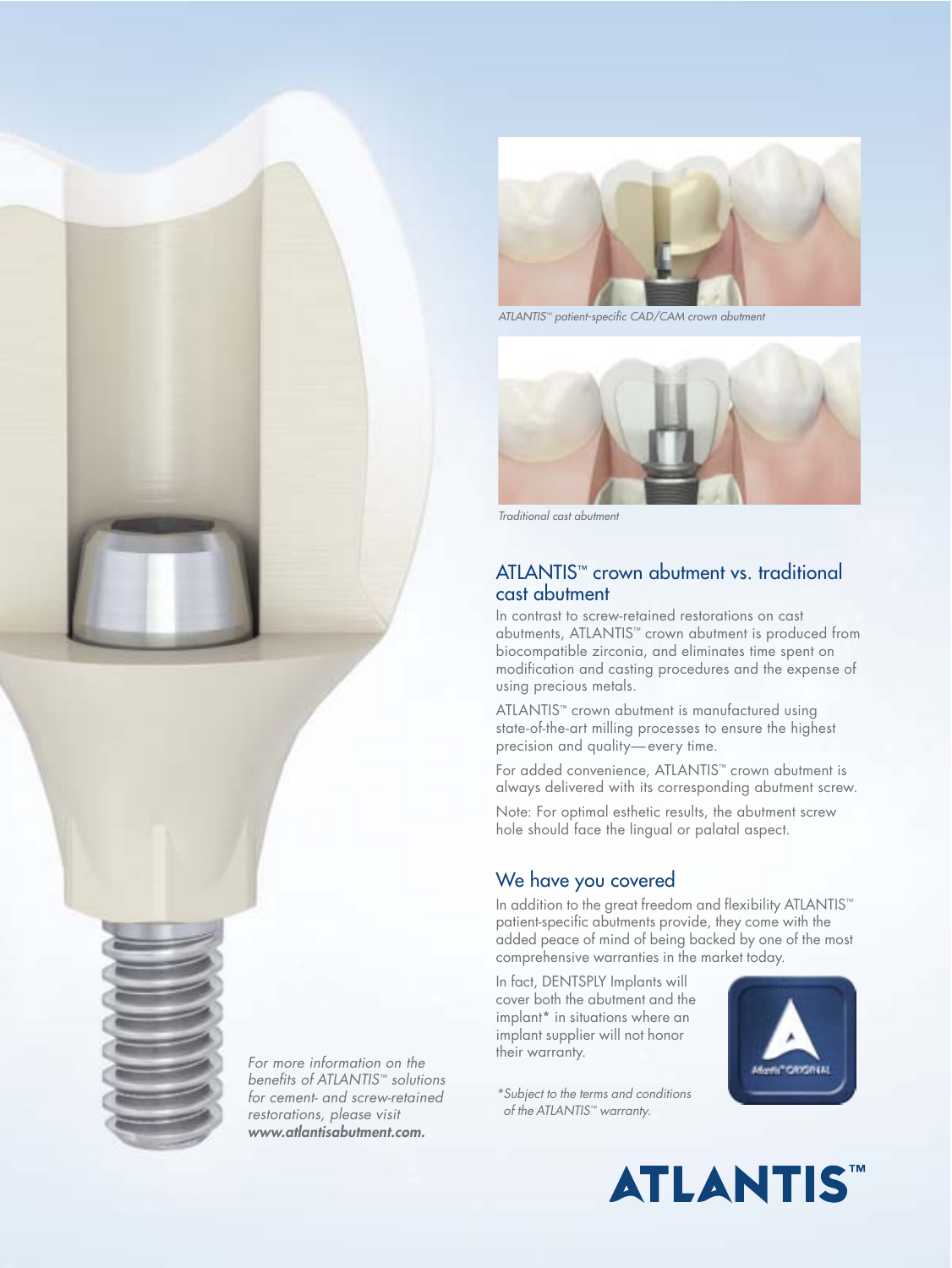### **ATLANTIS** BioDesign Matrix™

ATLANTIS™ is comprised of a unique combination of four key features, known as the ATLANTIS BioDesign Matrix™. These features work together to support soft tissue management for ideal functional and esthetic result. This is the true value of ATLANTIS™ for dental laboratories, clinicians and implant patients.

ATLANTIS VAD™

Natural Shape™

Soft-tissue Adapt™

Custom Connect™

#### ATLANTIS VAD™

Designed from the final tooth shape. ATLANTIS VAD<sup>™</sup> (Virtual Abutment Design) software makes it possible to design each abutment in relation to the edentulous space and the surrounding teeth for high precision and a more natural esthetic result.

#### Natural Shape™

Shape and emergence profile are based on the individual patient anatomy. The unique anatomical shape and emergence profile of the abutment nourishes soft tissue management and provides optimal support and retention of the final restoration.

#### Soft-tissue Adapt™

Optimal support for soft-tissue sculpturing and adaptation to the finished crown. The design of each ATLANTIS™ abutment takes biology, anatomy and engineering principles into consideration, providing the right conditions for soft tissue to heal and adapt to the finished crown.

#### Custom Connect<sup>™</sup>

Strong and stable fit customized connection for every major implant system. ATLANTIS™ abutment connections and abutment screws are specifically engineered and tested for each implant interface for optimal fit, stability, and a successful result.

Are you interested to learn more about ATLANTIS™ patient-specific abutments? At www.dentsplyimplants.com you will find contact information for your local representative. You can also visit www.atlantisabutment.com for more information.

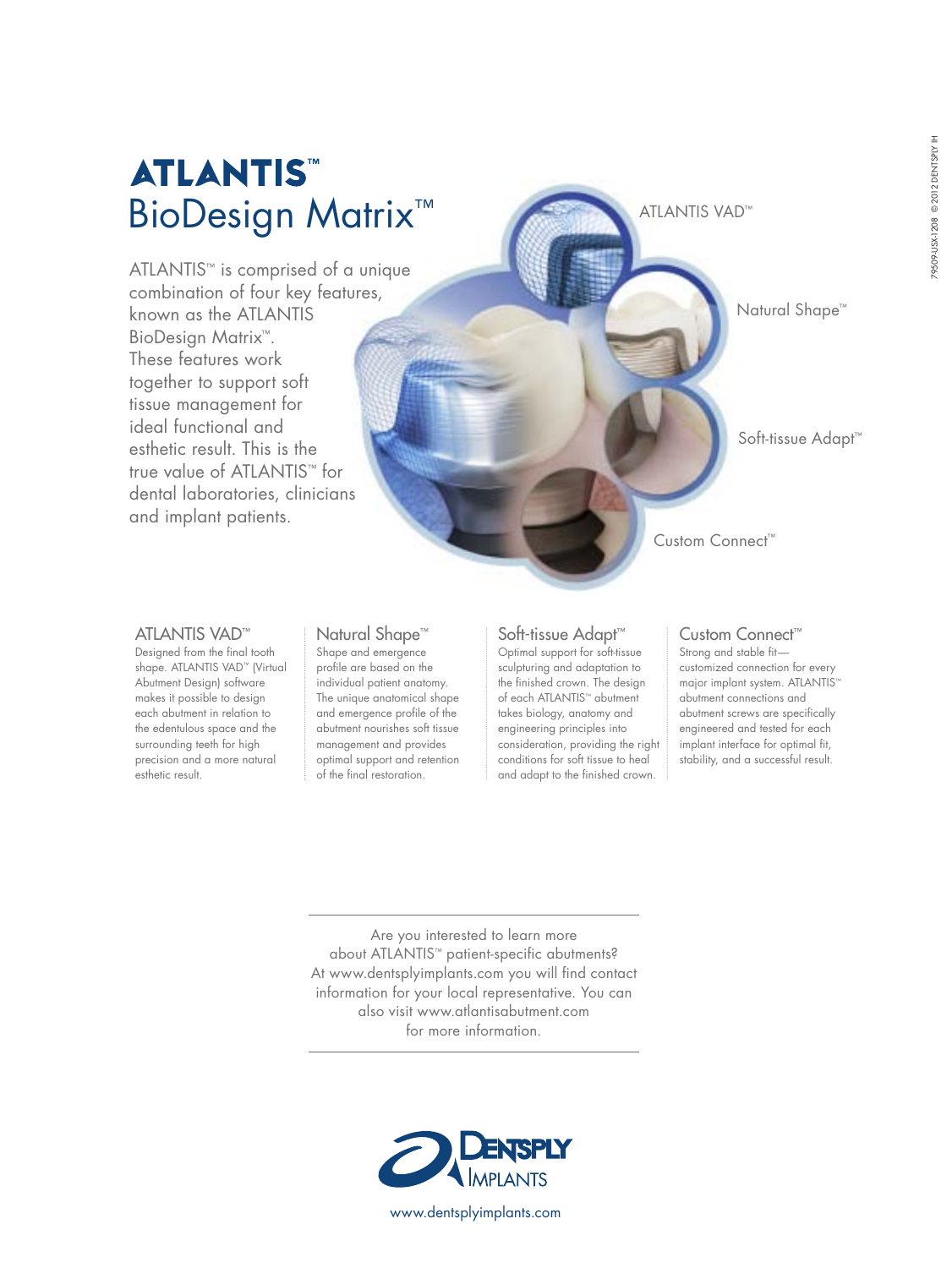## – the freedom of unlimited possibilities ATLANTIS™

Discover why ATLANTIS<sup>™</sup> CAD/CAM abutments are the natural choice for patientspecific, cement-retained implant prosthetics. Available for all major implant systems, ATLANTIS™ abutments are individually designed from the final tooth shape thanks to the patented ATLANTIS VAD™ (Virtual Abutment Design) software. The result is an abutment that provides a foundation for the best possible function and long-term esthetics. Experience for yourself the freedom of unlimited possibilities with ATLANTIS™.

#### For all major implant systems

- DENTSPLY Implants\* Nobel Biocare
- Straumann Biomet 3i Zimmer Dental

For the complete ATLANTIS<sup>™</sup> Implant Compatibility chart go to www.atlantisabutment.com



Courtesy of Dr. Julian Osorio, Dr. Keith Phillips and Dr. Harold van der Bura

All trademarks are the property of their respective owners. \* DENTSPLY Implants is the union of Astra Tech Dental and DENTSPLY Friadent.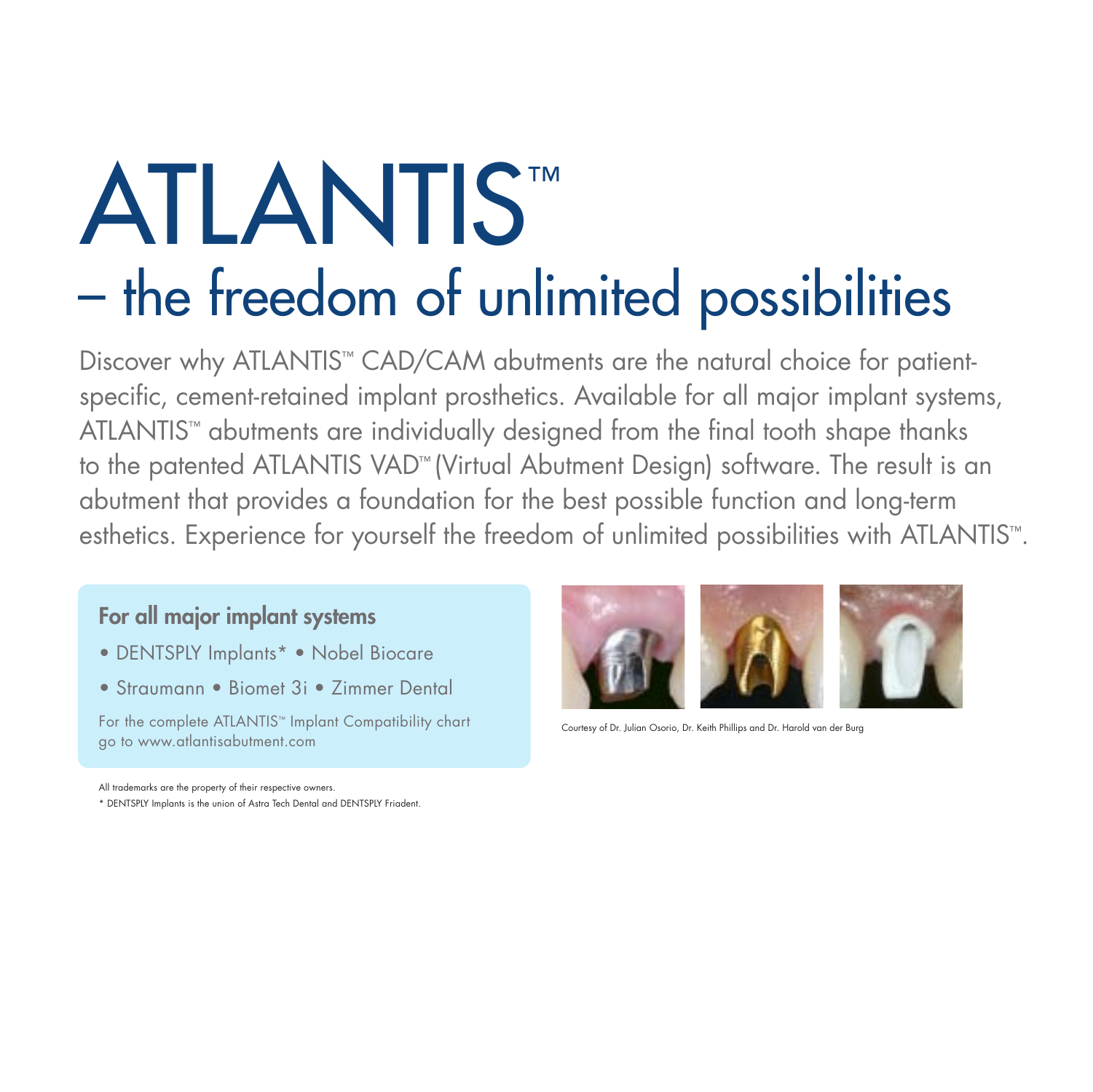## Because teeth are not round

The human body has a remarkable ability to heal under the right conditions. ATLANTIS™ abutments are designed and produced for the specific edentulous spaces they will fit and in relation to the surrounding teeth and soft tissue, taking biology, anatomy and engineering principles into consideration.

#### As individual as every patient

The unique anatomical shape and emergence profile of the abutment promotes long-term soft-tissue management and provides optimal support and retention of the final restoration.

Margins can be placed at an ideal level for easy and safe removal of excess cement.



ATLANTIS™ patient-specific <a>
Stock abutments</a> CAD/CAM abutments

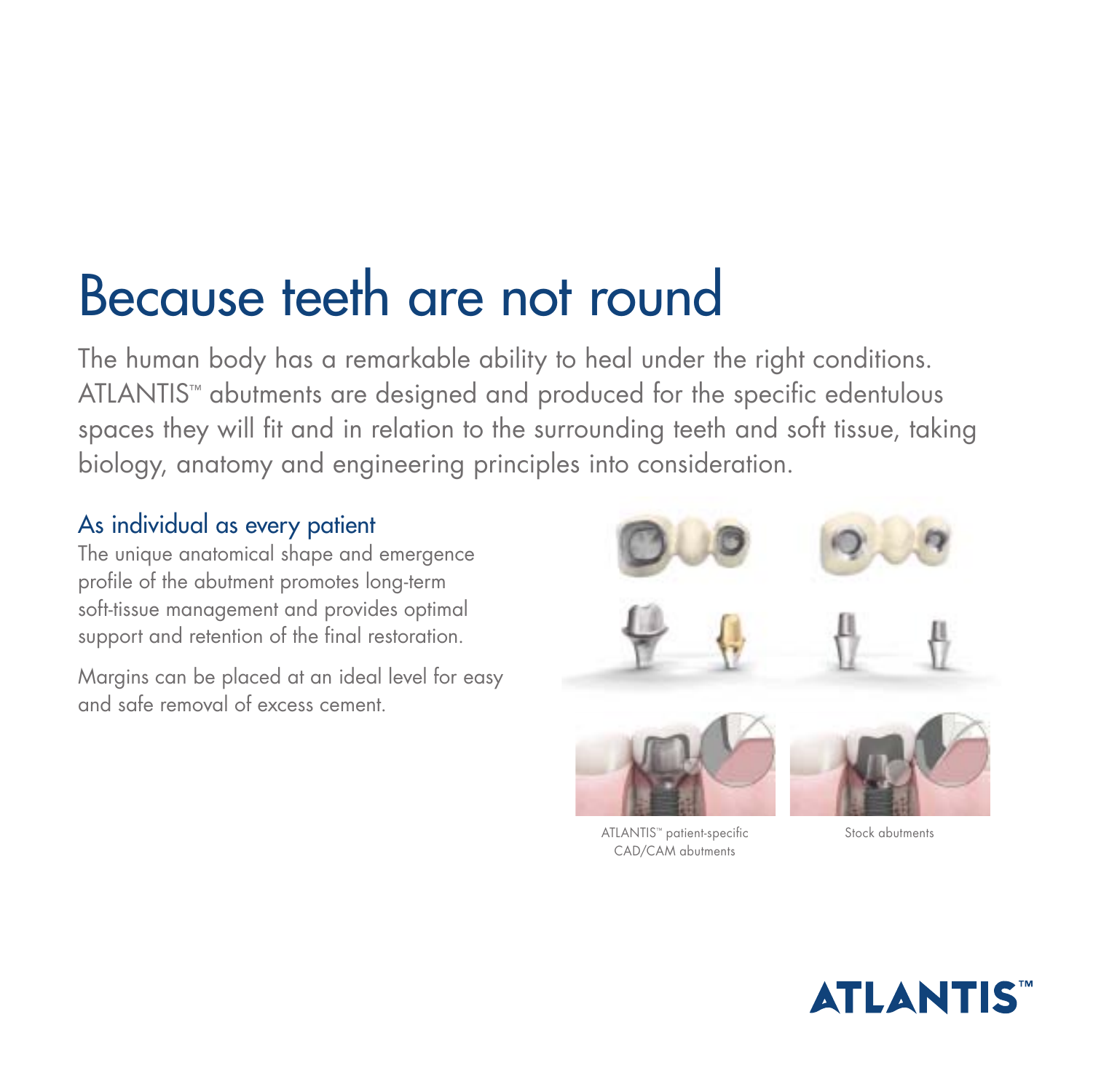#### **ATLANTIS™** BioDesign Matrix<sup>™</sup>

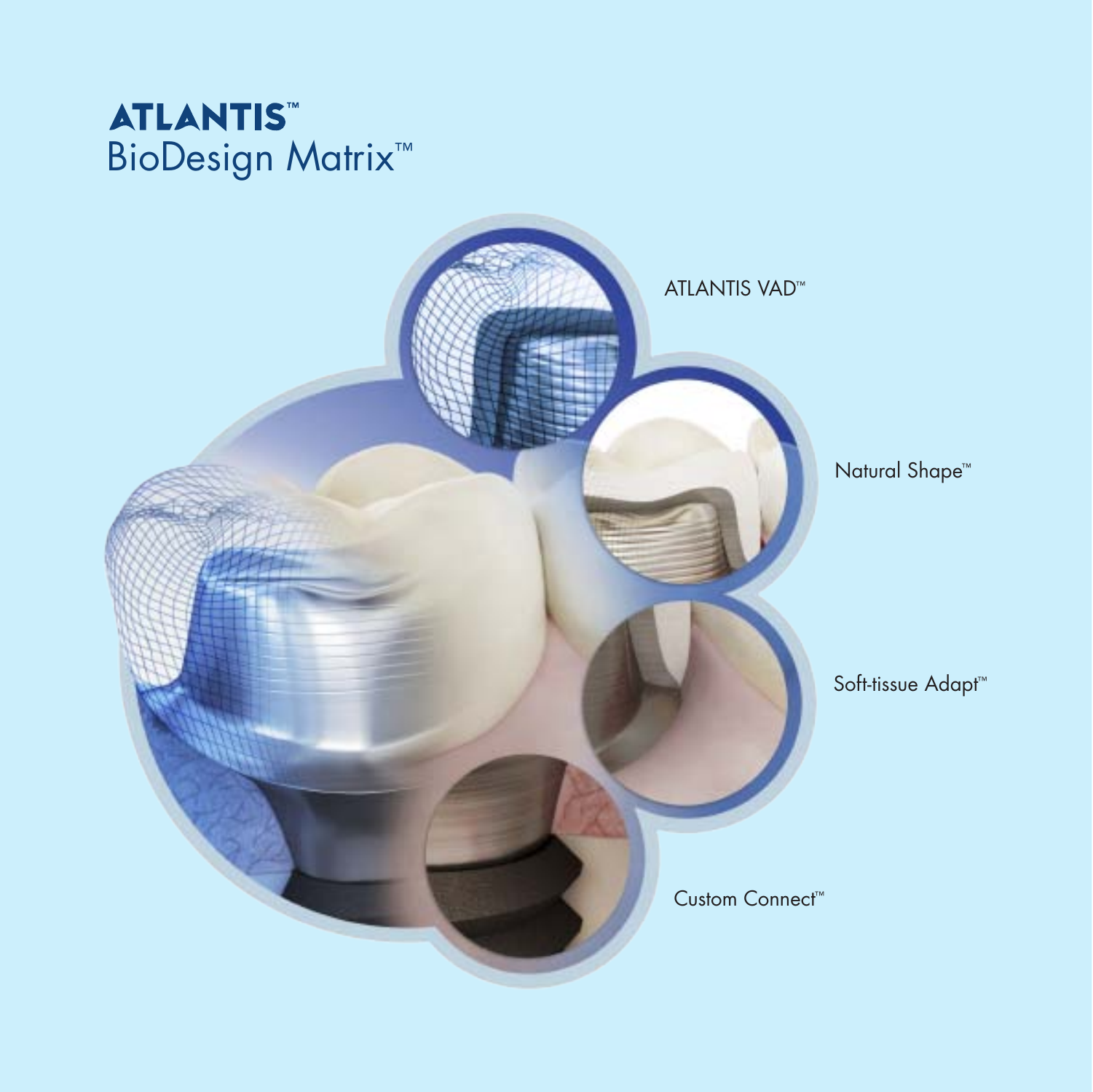ATLANTIS™ is comprised of a unique combination of four key features known as the ATLANTIS BioDesign Matrix<sup>™</sup>. These features work together to support soft tissue management for ideal functional and esthetic results. This is the true value of ATLANTIS™ for you and your patients.

#### **ATI ANTIS VAD™**

Designed from the final tooth shape. ATLANTIS VAD™ (Virtual Abutment Design) software makes it possible to design each abutment in relation to the edentulous space and the surrounding teeth for high precision and a more natural esthetic result.

#### Natural Shape<sup>™</sup>

Shape and emergence profile are based on the individual patient anatomy. The unique anatomical shape and emergence profile of the abutment nourishes long-term soft tissue management and provides optimal support and retention of the final restoration.

#### Soft-tissue Adapt™

Optimal support for soft-tissue sculpturing and adaptation to the finished crown. The design of each ATLANTIS<sup>™</sup> abutment takes biology, anatomy and engineering principles into consideration, providing the right conditions for soft tissue to heal and adapt to the finished crown.

#### Custom Connect™

Strong and stable fit – customized connection for every major implant system. ATLANTIS™ abutment connections and abutment screws are specifically engineered and tested for each implant interface for optimal fit and stability, and a successful long-term result.

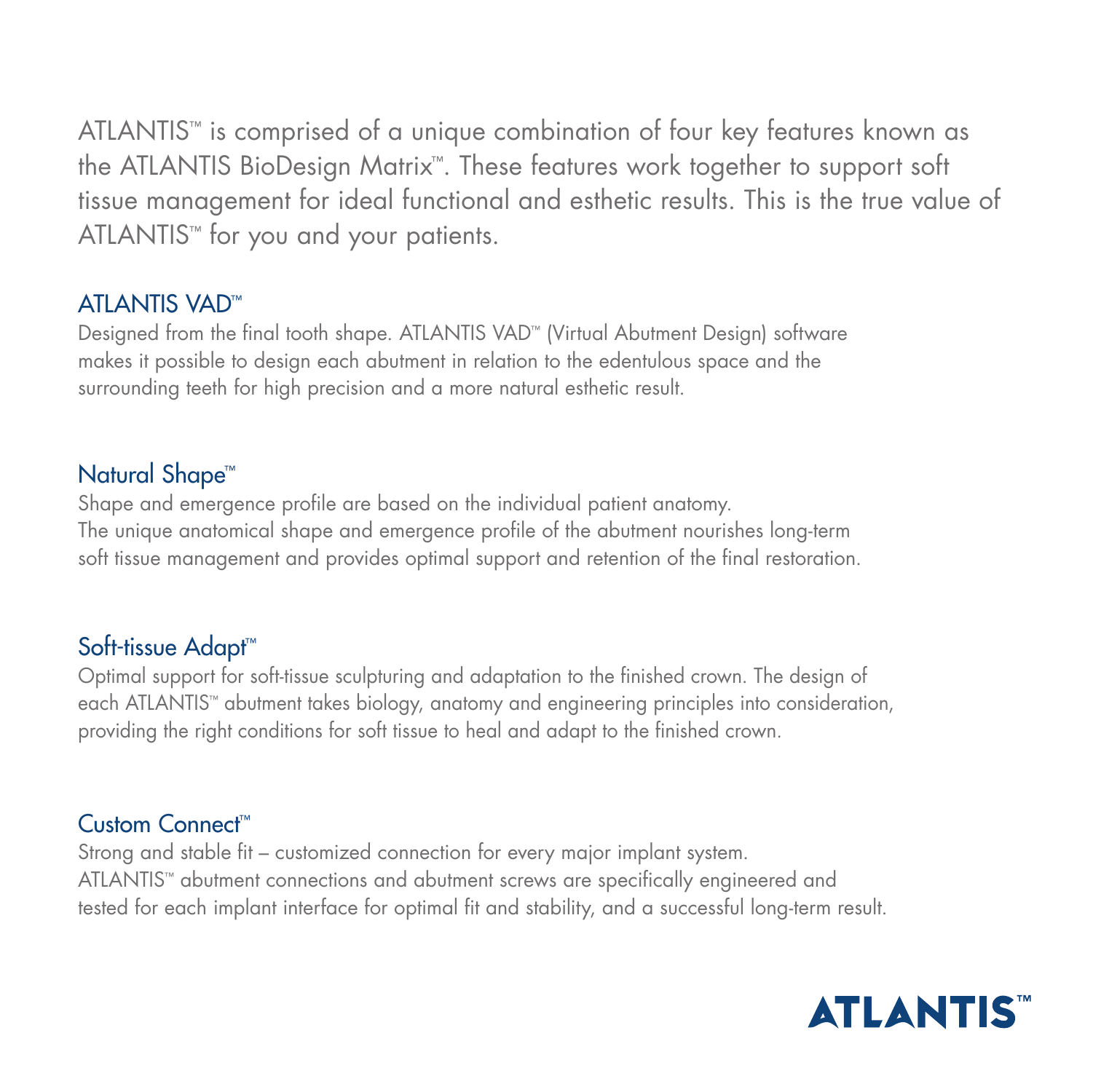## Why ATLANTIS<sup>™</sup> patient-specific abutments?

ATLANTIS™ offers many important advantages compared to stock abutments:

- Possibility to create an anatomically optimal emergence profile, supporting long-term esthetics
- Margins can be placed at an ideal level for easy and safe removal of excess cement
- Abutment design gives optimal support and retention of the final restoration
- Eliminates the time needed for inventory management and chairside modification
- Simple restorative procedure just take an impression and send it to your laboratory
- Available for the widest range of implant interfaces and gives you the freedom to choose between titanium, gold-shaded titanium and zirconia (available in different shades)

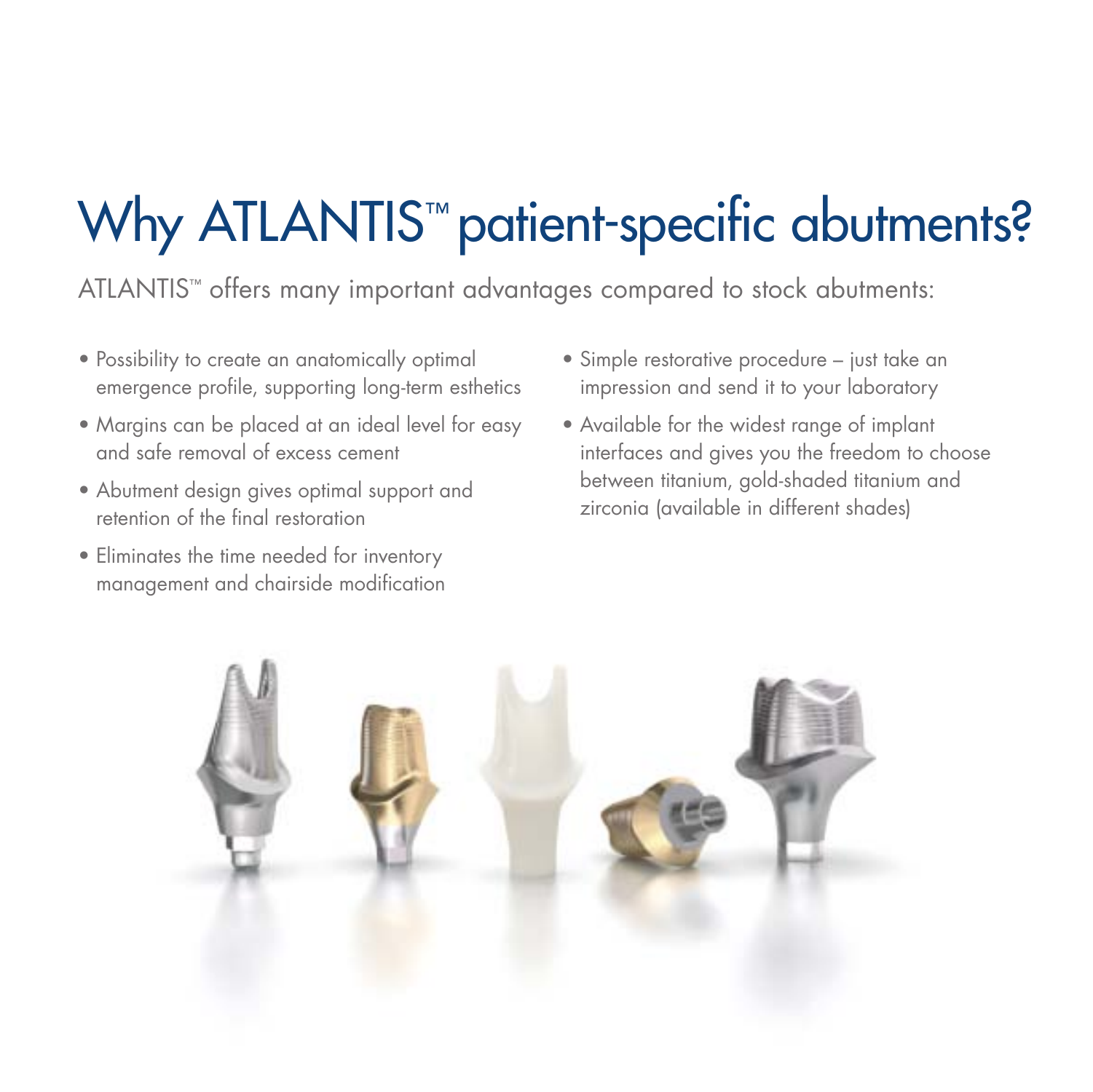## Bringing simplicity and esthetics to your practice

"Chairtime has decreased dramatically since I started using the Atlantis abutments a decade ago. The ATLANTIS™ solution also fundamentally addresses implant-borne restorations by taking into consideration the ideal contours of a natural tooth when designing the abutment. After all, our patients are coming to us for the replacement of natural looking teeth, not the placement of dental implants."

ROBERT M. HUMPHRIES, DDS, MS KALAMAZOO, MICHIGAN, USA



ATLANTIS™ abutments are designed in a virtual environment with the ideal bucco-lingual, mesiodistal and inciso-cervical dimensions, taking into account the surrounding dentition and opposing occlusion.



The abutment is uniquely designed from the desired tooth shape thanks to the patented ATLANTIS VAD™ software.



The final restoration has the appearance of a natural tooth with the added benefit of proper gingival contours maintained.

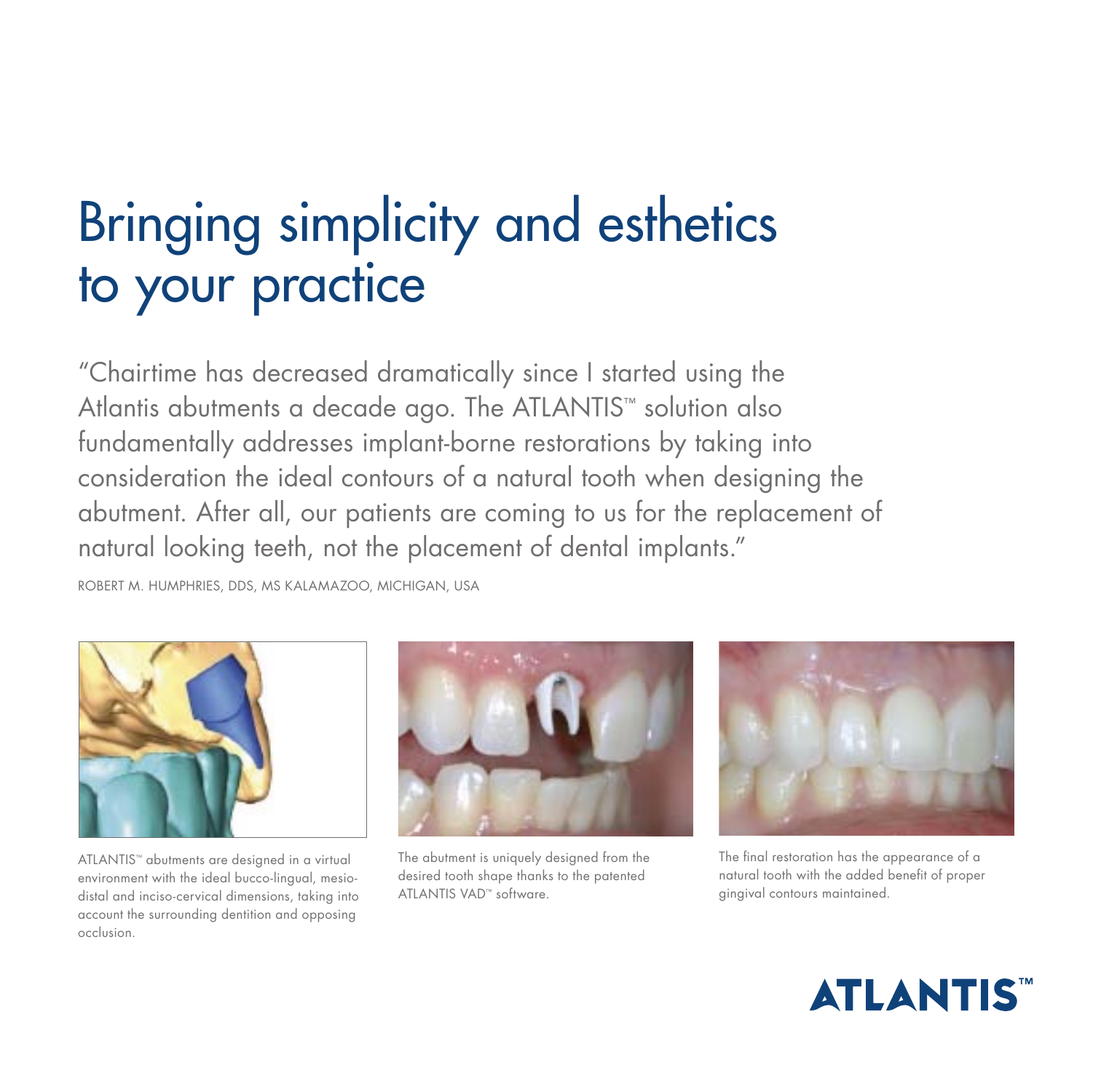## Choice of biocompatible materials

With ATLANTIS™, you can look forward to the freedom to choose the optimal material according the unique requirements of each case.









ATLANTIS™ abutment, titanium are among the first CAD/CAM abutments that are anatomically designed for each patient. Suitable for all positions in the mouth.



ATLANTIS™ abutment, GoldHue™ titanium with a thin coating of biocompatible titanium nitride (TiN). This gives a warm gold-shaded tone under the gingiva for a natural result. Suitable for all positions in the mouth.



ATLANTIS abutment, zirconia (available in different shades) is perfect for challenging cases in the esthetic zone and is strong enough to be used in all positions in the mouth.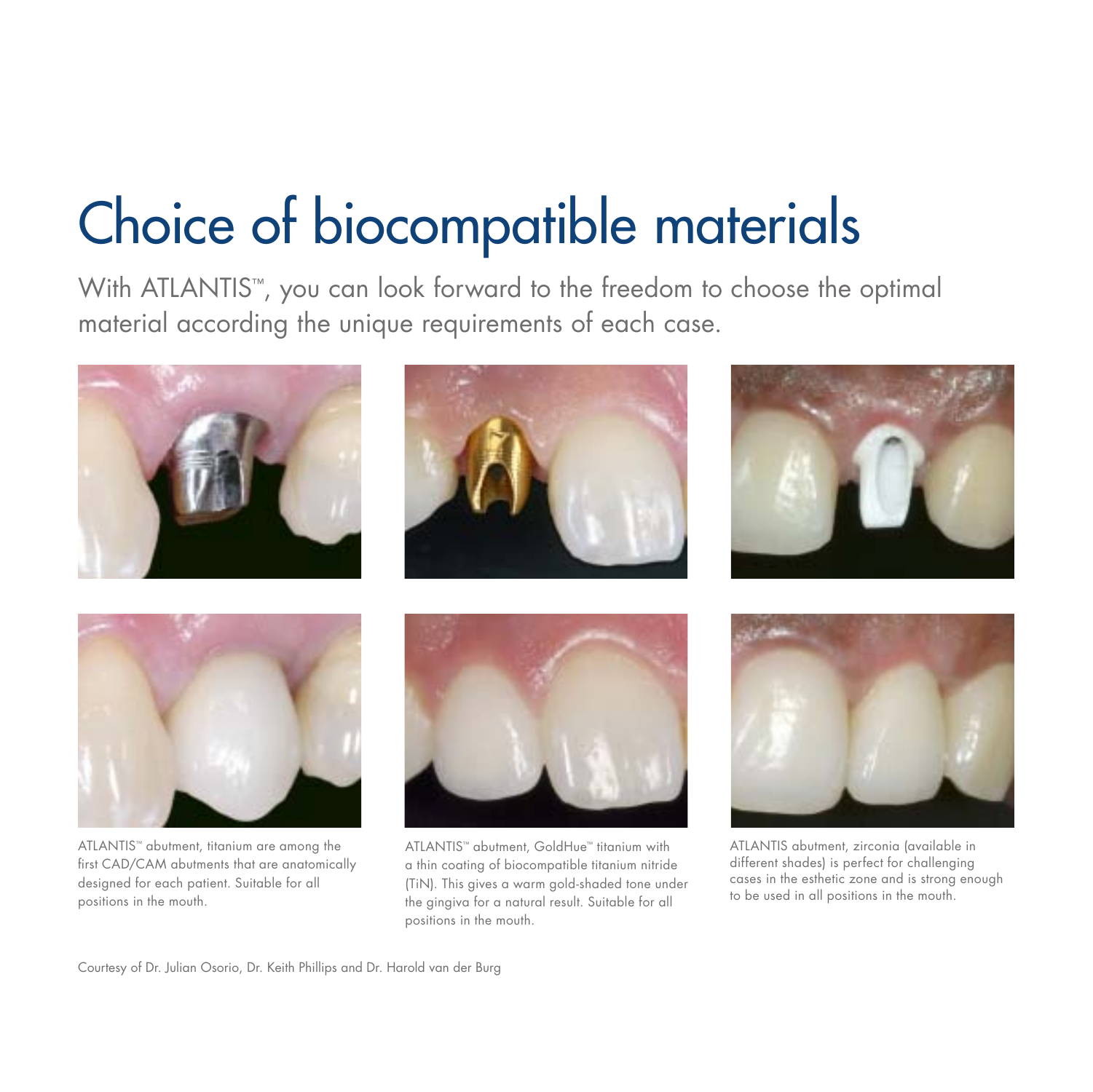## Additional benefits of ATLANTIS<sup>™</sup>

Experience the ease of working with ATLANTIS™. Simply put, you can look forward to flexibility and reliability every step of the way.

#### Abutment screw

All ATLANTIS™ abutments are delivered with the corresponding abutment screw, specially designed and produced to match its internal geometry.

#### Parallel abutments

If a final restoration for a case will be splinted, the abutments must be designed to be parallel. ATLANTIS VAD™ makes this easy.

#### Duplicate abutment

A functionally identical duplicate of the original ATLANTIS™ abutment can be ordered and delivered together with the original abutment. The duplicate abutment can serve as a master die for enhanced laboratory accuracy and optimized crown fit and eliminates the need for you to remove the abutment placed in the patient's mouth.

Note: Zirconia option not available for duplicate abutment.

#### Later order

Orders for an original ATLANTIS™ abutment can be placed at a later date with or without changes to the existing abutment design. The digital technology of the ATLANTIS™ solution eliminates the time needed for additional impressions and registrations or for modification of the abutment by hand.



You have the possibility to place a later order of an ATLANTIS™ abutment, with or without changes to original abutment design.

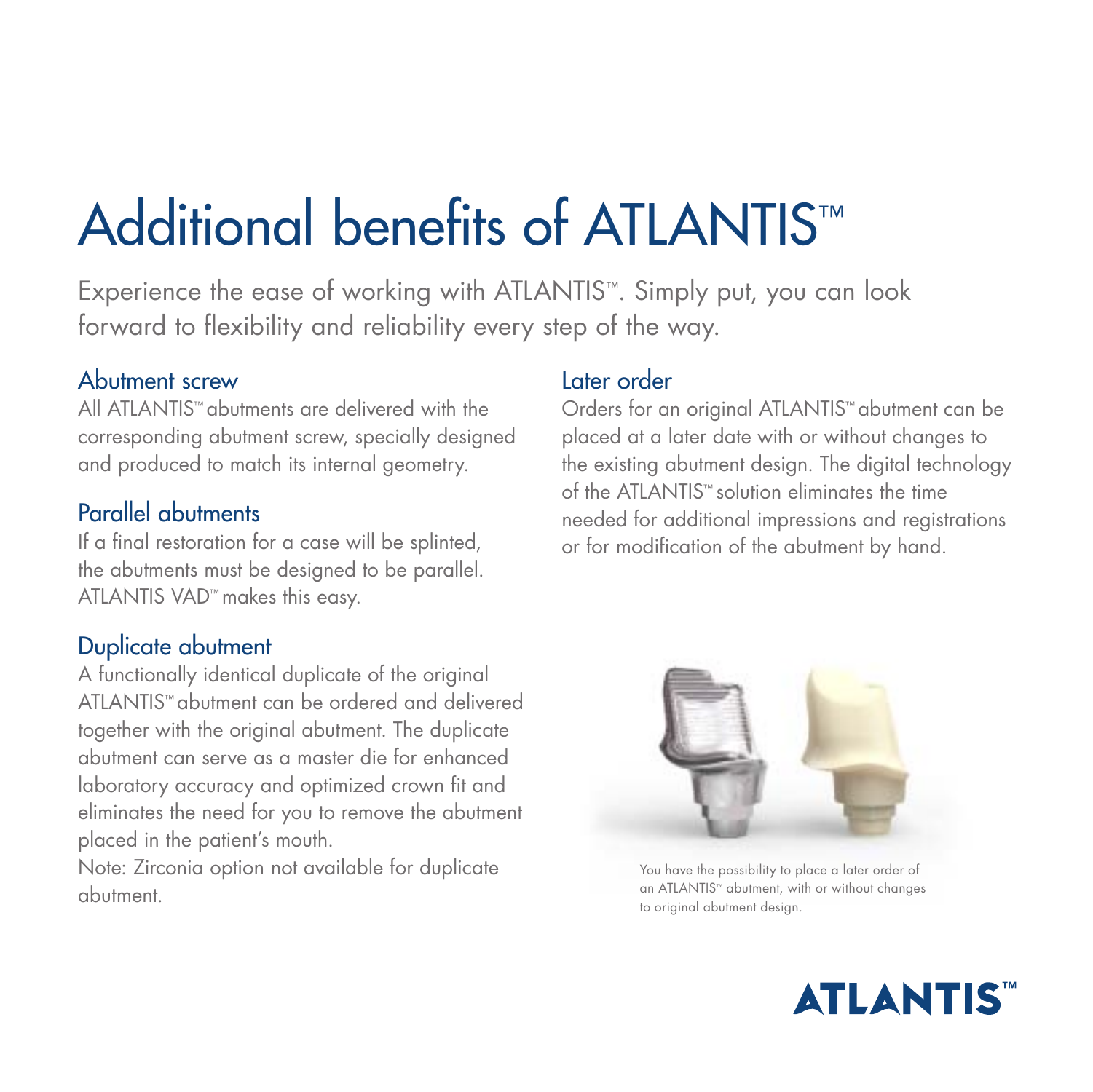## Designed from the final tooth shape

Using ATLANTIS VAD™ software, abutments are individually designed from the final tooth shape for a more natural esthetic result. This unique process offers unlimited possibilities and patient-specific solutions for single, multiple and full arch units.



The scanned model is transformed into a 3D image. making it possible to create the desired tooth shape.



When the optimal dimensions of the desired tooth have been determined, the abutments are

desianed.



The final design is checked for fit and occlusal clearance before the abutments are manufactured.

Optimized 3D scanning of the upper and lower jaw models generates an exact virtual image. The virtual image allows each ATLANTIS™ abutment to be individually designed and produced for the specific space it will fit and in relation to the surrounding teeth.

To provide an ideal and individualized prosthetic solution for all your implant patients, simply send an implant-level impression with your specifications to your dental laboratory and ask for ATLANTIS™.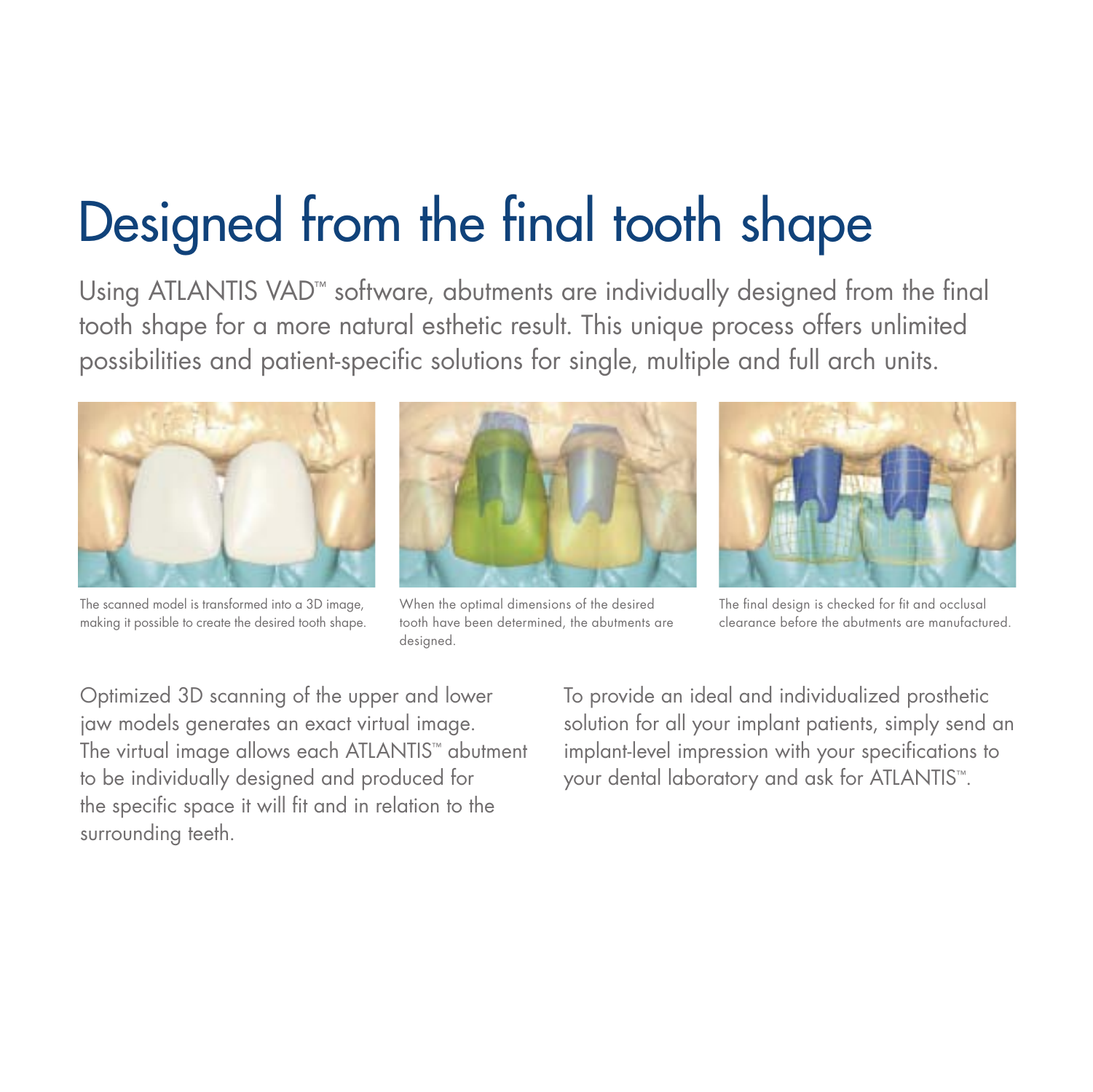## ATLANTIS<sup>™</sup> warranty - we have you covered

Naturally, the abutment solution that offers the greatest freedom is also backed by the most comprehensive warranty. In fact, if an implant supplier fails to honor their warranty in conjunction with the use of an ATLANTIS<sup>™</sup> abutment, DENTSPLY Implants will cover both the abutment and the implant\*.



\*Subject to the terms and conditions of the ATLANTIS<sup>\*\*</sup> warranty

#### Visit www.atlantisabutment.com for more information.

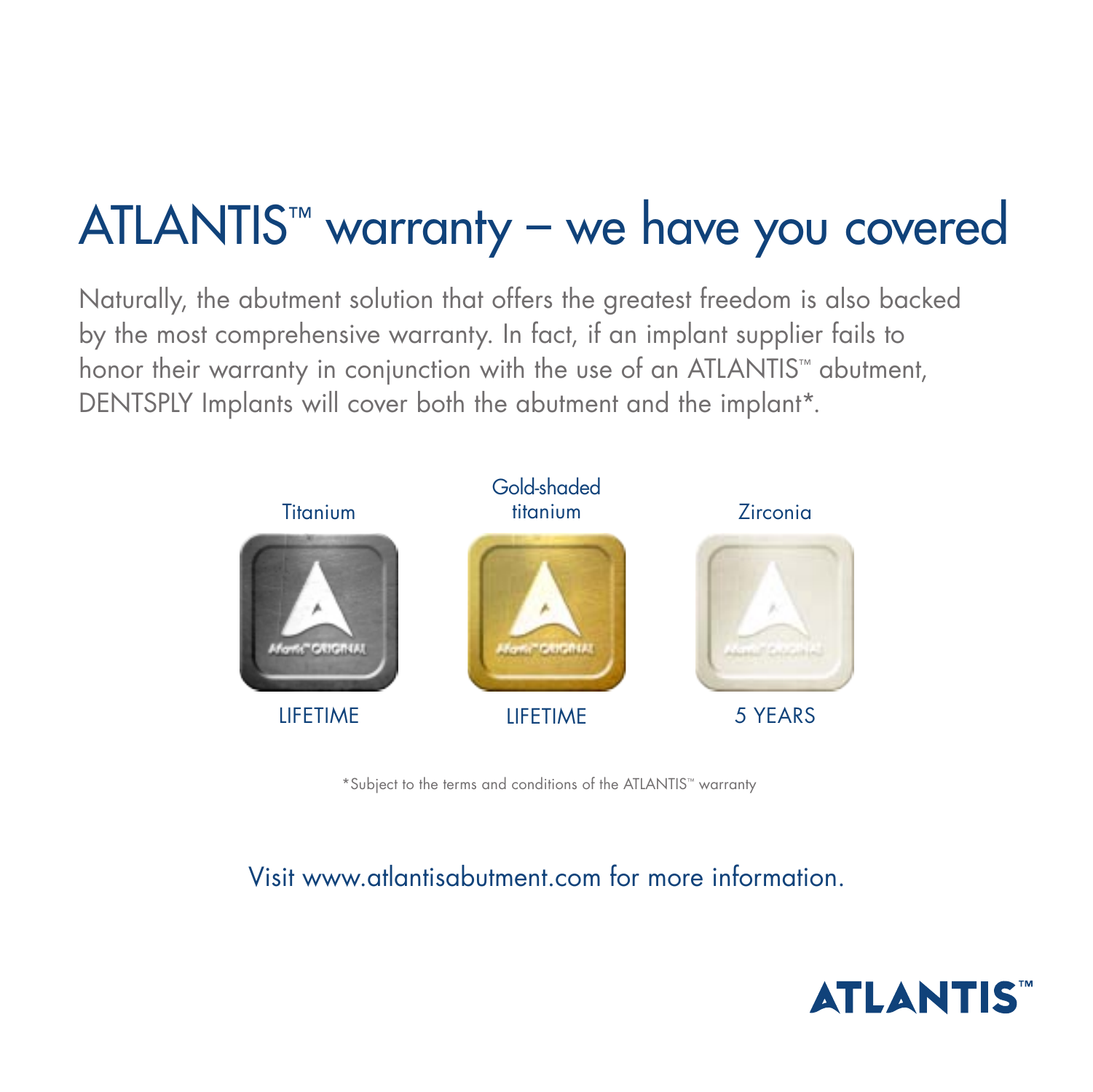#### ATLANTIS™ – patient-specific abutments

The ATLANTIS™ abutment is a  $CAD/CAM$  solution for patient-specific cement and screw-retained implant restorations. ATLANTIS is comprised of a unique combination of four key features, summarized under the term ATLANTIS BioDesign Matrix<sup>™</sup>. Together the key features facilitate the soft tissue management for optimal functional and esthetic results. Using the ATLANTIS VAD™ (Virtual Abutment Design) software, the abutments are individually designed based on the desired final tooth shape for an esthetic result. Moreover, the software makes it possible to locate the margin in an optimal position, i.e. more coronally, in order to avoid cementrelated complications. ATLANTIS abutments are available for all major implant systems, including the ASTRA TECH Implant System™ where the abutments are designed to function in harmony with the features and benefits of the ASTRA TECH Implant System BioManagement Complex™. The abutments are available in zirconia (white and shaded), titanium and gold-shaded titanium.

The clinical use of the ATLANTIS abutment has been described in numerous case reports. Excellent esthetic results have been reported for both titanium <sup>1-11</sup>, goldshaded titanium<sup>12</sup> and zirconia<sup>13-15</sup> abutments. Moreover, advantages such as reduced chairtime  $16-18$ , cost-effective and simplified treatment procedures  $8,19$ , reduced number of impressions with duplicate abutments  $1, 2, 7, 10, 19, 20$ , accuracy of fabrication  $21, 22$ , optimal fit between abutment and implant<sup>23, 24</sup>, ideal fit and retention of copings  $16, 25$ , and establishment of optimal soft tissue contour and emergence profile<sup>4, 7, 10, 26</sup> have been described for the ATLANTIS abutment. Excellent mechanical properties have been reported for the zirconia ATLANTIS abutment<sup>21</sup>. An in vitro study comparing the mechanical properties of ATLANTIS and Procera™ (Nobel Biocare)\* zirconia abutments found superior results for the ATLANTIS abutments in terms of strength and probability to survive occlusal forces<sup>21</sup>.

\*ATLANTIS™, VAD™, ASTRA TECH Implant System™, ASTRA TECH Implant System BioManagement Complex™ are trademarks of DENTSPLY IH, all other trademarks are the property of respective owners.

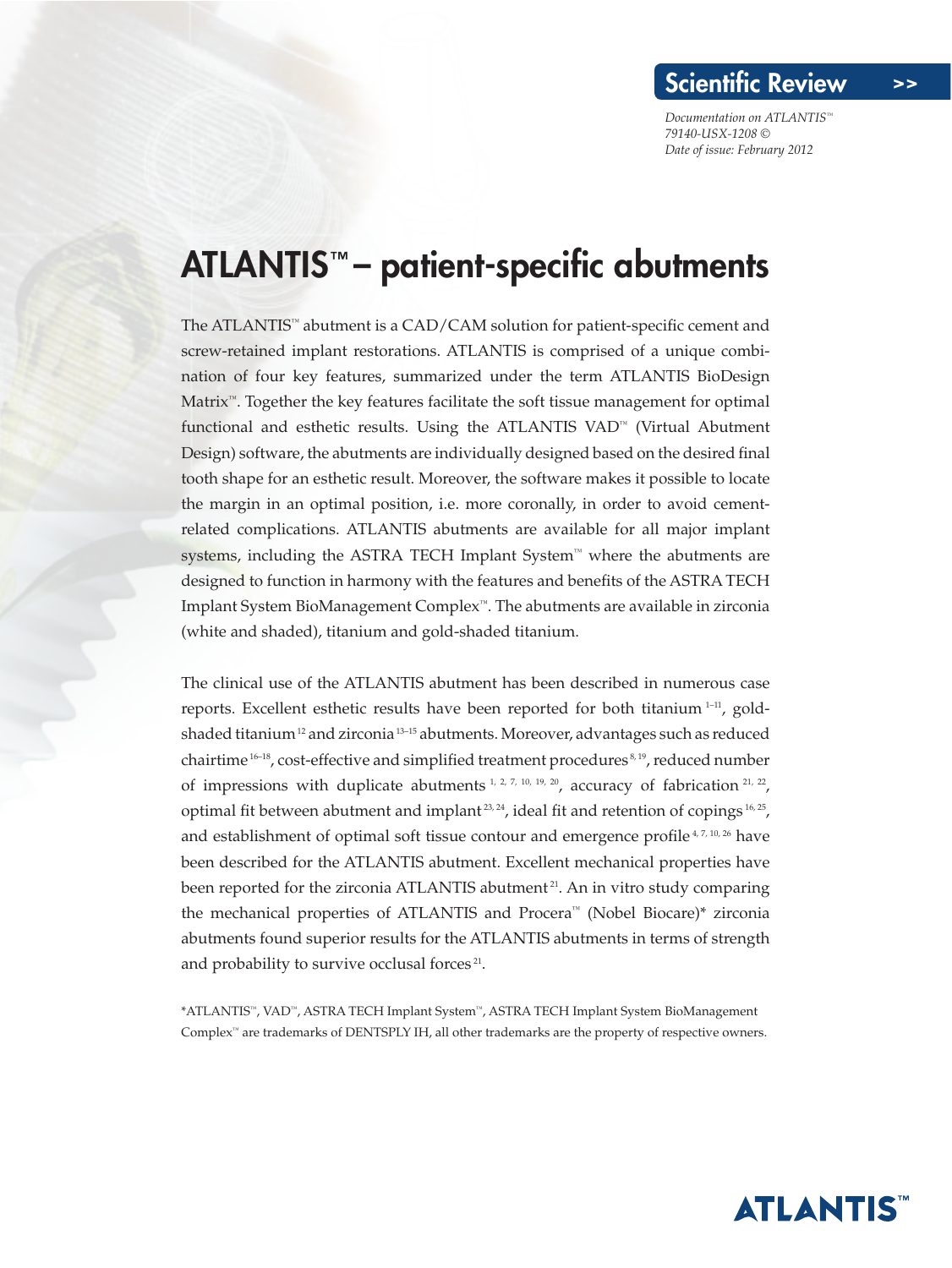#### References

#### Reprints can be ordered from references marked with ID No. To read more Scientific Reviews please see: [www.dentsplyimplants.com](http://www.dentsplyimplants.com)

1. Ganz S. Computer-milled patient-specific abutments: incredibly quality with unprecedented simplicity. Implantology 2003 2003:37-44.

2. Ganz SD. CT-derived model-based surgery for immediate loading of maxillary anterior implants. Pract Proced Aesthet Dent 2007;19(5):311-8; quiz 20, 02. Abstract in [PubMed](http://www.ncbi.nlm.nih.gov/pubmed/17679322)

3. Holt LR. A case study: A custom posterior abutment compared with a prefabricated stock abutment. Inside Dentistry 2008;Sept:2-3.

4. Kerstein RB, Castellucci F, Osorio J. Ideal gingival form with computer-generated permanent healing abutments. Compend Contin Educ Dent 2000;21(10):793-7, 800-1; quiz 02. Abstract in [PubMed](http://www.ncbi.nlm.nih.gov/pubmed/11908351)

5. Kois JC, Kan JY. Predictable peri-implant gingival aesthetics: surgical and prosthodontic rationales. Pract Proced Aesthet Dent 2001;13(9):691-8; quiz 700, 21-2. Abstract in [PubMed](http://www.ncbi.nlm.nih.gov/pubmed/11862920)

6. Nazarian A. Easier implant restoration: CAD/CAM generated implant abutments. Contemporary Esthetics 2007;February:44-48.

7. Schneider A, Kurtzman GM. Computerized milled solid implant abutments utilized at second stage surgery. Gen Dent 2001;49(4):416-20. Abstract in [PubMed](http://www.ncbi.nlm.nih.gov/pubmed/12016687)

8. Whitesides L. Evaluation of the Atlantis abutment in implant restoration. Inside Dentistry 2006;September:98-99.

9. Ganz SD. Use of stereolithographic models as diagnostic and restorative aids for predictable immediate loading of implants. Pract Proced Aesthet Dent 2003;15(10):763-71; quiz 72. Abstract in [PubMed](http://www.ncbi.nlm.nih.gov/entrez/query.fcgi?cmd=Retrieve&db=PubMed&dopt=Citation&list_uids=14969213)

10. Ganz SD. Defining new paradigms for assessment of implant receptor sites. The use of CT/CBCT and interactive virtual treatment planning for congenitally missing lateral incisors. Compend Contin Educ Dent 2008;29(5):256-8, 60-2, 64-7; quiz 68, 78. [Abstract](http://www.ncbi.nlm.nih.gov/entrez/query.fcgi?cmd=Retrieve&db=PubMed&dopt=Citation&list_uids=18795643) in PubMed

11. Pansick E, Attanasi R. Atlantis™ patient-specific abutments. Inside Dentistry 2010;6(6):1-3.

12. Martin R. Astra Tech OsseoSpeed™ 3.0S implant. Inside Dentistry 2010;6(4):2-4.

13. Petrungaro P, Smilanich M, Jimenez E. Use of ceramic abutments in the esthetic zone to enhance implant esthetics. Inside Dentistry 2007;February:2-5.

14. Watkin A, Kerstein RB. Improving darkened anterior peri-implant tissue color with zirconia custom implant abutments. Compend Contin Educ Dent 2008;29(4):238-40, 42. Abstract in [PubMed](http://www.ncbi.nlm.nih.gov/pubmed/18524208)

15. Whitesides LM. Solution for the challenging implant. Dent Today 2008;27(2):146, 48. Abstract in [PubMed](http://www.ncbi.nlm.nih.gov/pubmed/18330200)

16. Adams MW. Computer-designed and milled patientspecific implant abutments. Dent Today  $2005;24(6):80-3$ . [Abstract](http://www.ncbi.nlm.nih.gov/pubmed/16025946) in PubMed

17. Ganz S. Finally, a 'win-win' solution: Increasing accuracy while saving time, money with computermilled abutments. Dental Economics 2005;May.

18. Osorio J. Use of the Atlantis Abutment in restorative practice speeds time to function and aesthetics. [Interview]. Dent Implantol Update 2000;11(8):57-62. [Abstract](http://www.ncbi.nlm.nih.gov/pubmed/12851971) in PubMed

19. Garg AK. The Atlantis Components Abutment: simplifying the tooth implant procedure. Dent Implantol Update 2002;13(9):65-70. [Abstract](http://www.ncbi.nlm.nih.gov/pubmed/12407804) in PubMed

20. Kerstein RB, Osorio J. Utilizing computergenerated duplicate titanium custom abutments to facilitate intraoral and laboratory implant prosthesis fabrication. Pract Proced Aesthet Dent 2003;15(4):311-4. Abstract in [PubMed](http://www.ncbi.nlm.nih.gov/pubmed/12830770)

21. Kerstein RB, Radke J. A comparison of fabrication precision and mechanical reliability of 2 zirconia implant abutments. Int J Oral Maxillofac Implants 2008;23(6):1029-36. ID No. 79174 [Abstract](http://www.ncbi.nlm.nih.gov/pubmed/19216271) in PubMed

22. Fuster-Torres MA, Albalat-Estela S, Alcaniz-Raya M, Penarrocha-Diago M. CAD / CAM dental systems in implant dentistry: update. Med Oral Patol Oral Cir Bucal 2009;14(3):E141-5. [Abstract](http://www.ncbi.nlm.nih.gov/entrez/query.fcgi?cmd=Retrieve&db=PubMed&dopt=Citation&list_uids=19242395) in PubMed

23. Apicella D, Veltri M, Chieffi N, et al. Implant adaptation of stock abutments versus CAD/ CAM abutments: A radiographic and scanning electron microscopy study. Annali di Stomatologia 2010;1(3-4):9-13. Abstract in [PubMed](http://www.ncbi.nlm.nih.gov/pubmed/22238709)

24. Sumi T, Braian M, Shimada N, et al. Characteristics of implant-CAD/CAM abutment connections of two different internal connection systems. Journal of Oral Rehabilitation 2011;E-pub: 19 dec 2011. DOI: 10.1111/j.1365-2842.2011.02273.x. Abstract in [PubMed](http://www.ncbi.nlm.nih.gov/pubmed/22175784)

25. Ganz SD, Desai N, Weiner S. Marginal integrity of direct and indirect castings for implant abutments. Int J Oral Maxillofac Implants 2006;21(4):593-9. ID No. 79029 [Abstract](http://www.ncbi.nlm.nih.gov/entrez/query.fcgi?cmd=Retrieve&db=PubMed&dopt=Citation&list_uids=16955611) in PubMed

26. Bergstresser J. Implant abutment tissue strategies. Journal of Dental Technology 2009;August/ September:34-36.



www.dentsplyimplants.com